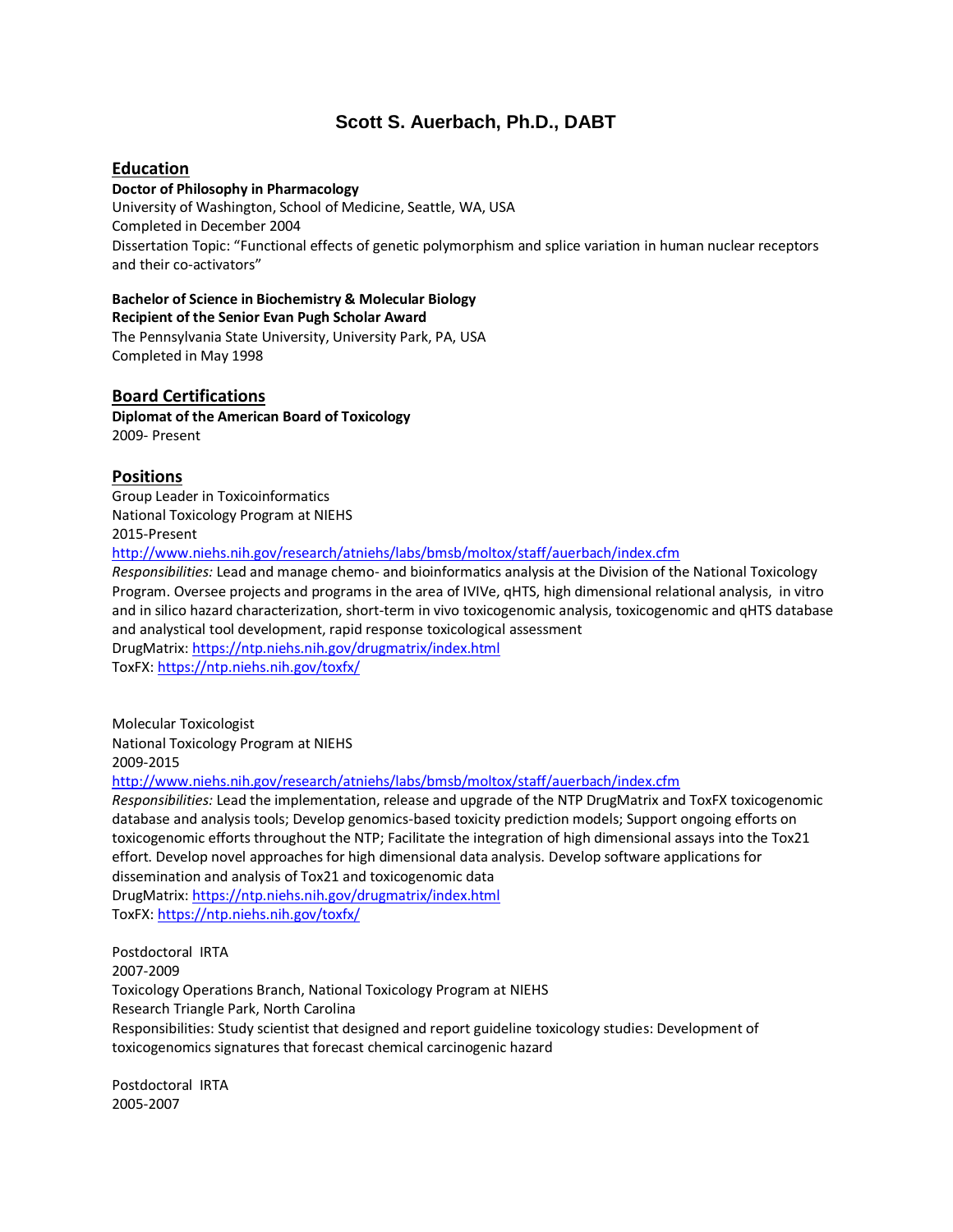Laboratory of Respiratory Biology at NIEHS Research Triangle Park, North Carolina Responsibilities: Functional validation of genes associated with idiopathic pulmonary fibrosis

#### **Professional Activities**

Counselor Molecular and Systems Biology Specialty Section Society of Toxicology 2012-Present

## **Peer-reviewed Publications**

**Auerbach, S.**, Filer, D., Reif, D., Walker, V., Holloway, A.C., Schlezinger, J., Srinivasan, S., Svoboda, D., Judson, R., Bucher, J.R., et al. (2016). Prioritizing Environmental Chemicals for Obesity and Diabetes Outcomes Research: A Screening Approach Using ToxCast High Throughput Data. Environmental Health Perspectives.

Dennis, K.K., **Auerbach, S.S.**, Balshaw, D.M., Cui, Y., Fallin, M.D., Smith, M.T., Spira, A., Sumner, S., and Miller, G.W. (2016). The Importance of the Biological Impact of Exposure to the Concept of the Exposome. Environmental Health Perspectives.

Adler, M., Ramm, S., Hafner, M., Muhlich, J.L., Gottwald, E.M., Weber, E., Jaklic, A., Ajay, A.K., Svoboda, D., **Auerbach, S.**, et al. (2015). A Quantitative Approach to Screen for Nephrotoxic Compounds In Vitro. Journal of the American Society of Nephrology : JASN.

Chen, S., Hsieh, J.H., Huang, R., Sakamuru, S., Hsin, L.Y., Xia, M., Shockley, K.R., **Auerbach, S**., Kanaya, N., Lu, H., et al. (2015). Cell-Based High-Throughput Screening for Aromatase Inhibitors in the Tox21 10K Library. Toxicological sciences : an official journal of the Society of Toxicology.

Oshida K, Vasani N, Jones C, Moore T, Hester S, Nesnow S, **Auerbach** S, Geter DR, Aleksunes LM, Thomas RS, Applegate D, Klaassen CD, Corton JC. (2015) Identification of chemical modulators of the constitutive activated receptor (CAR) in a gene expression compendium. Nucl Recept Signal.13:e002

Bourdon-Lacombe JA, Moffat ID, Deveau M, Husain M, **Auerbach S**, Krewski D, Thomas RS, Bushel PR, Williams A, Yauk CL. (2015) Technical guide for applications of gene expression profiling in human health risk assessment of environmental chemicals. Regul Toxicol Pharmacol. May 2

Zeiger, E., Gollapudi, B., Aardema, M.J., **Auerbach, S**., Boverhof, D., Custer, L., Dedon, P., Honma, M., Ishida, S., Kasinski, A.L., et al. (2015). Opportunities to integrate new approaches in genetic toxicology: an ILSI-HESI workshop report. Environmental and molecular mutagenesis 56, 277-285

Gong, B., Wang, C., Su, Z., Hong, H., Thierry-Mieg, J., Thierry-Mieg, D., Shi, L., **Auerbach, S.S.**, Tong, W., and Xu, J. (2014). Transcriptomic profiling of rat liver samples in a comprehensive study design by RNA-Seq. Sci Data 1, 140021.

**Auerbach, S.S.,** Phadke, D.P., Mav, D., Holmgren, S., Gao, Y., Xie, B., Shin, J.H., Shah, R.R., Merrick, B.A., and Tice, R.R. (2015). RNA-Seq-based toxicogenomic assessment of fresh frozen and formalin-fixed tissues yields similar mechanistic insights. Journal of applied toxicology : JAT 35, 766-780.

SEQC/MAQCIII Consortium (2014). A comprehensive assessment of RNA-seq accuracy, reproducibility and information content by the Sequencing Quality Control Consortium. Nature biotechnology 32, 903-914.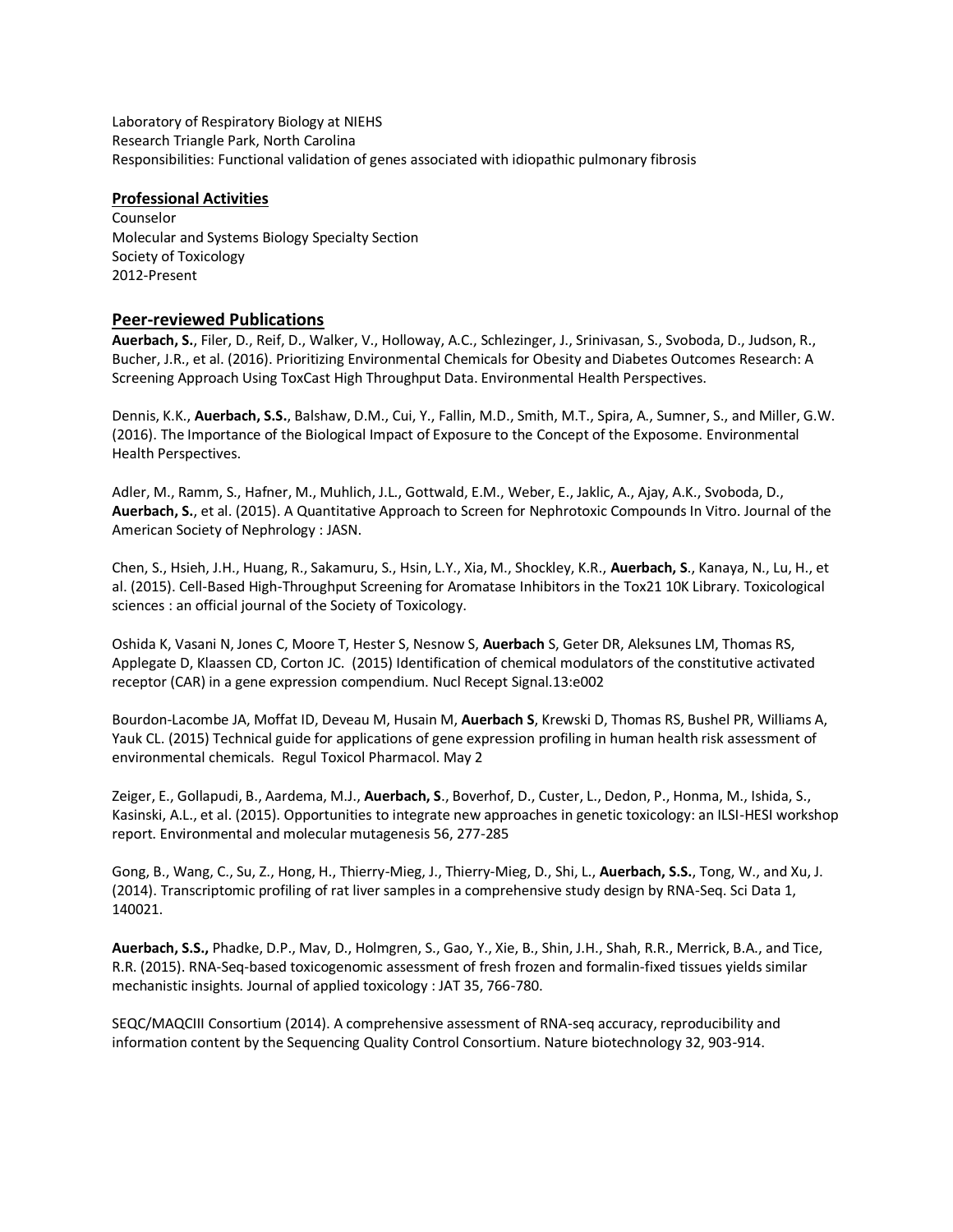Gong, B., Wang, C., Su, Z., Hong, H., Thierry-Mieg, J., Thierry-Mieg, D., Shi, L., **Auerbach, S.S.**, Tong, W., and Xu, J. (2014). Transcriptomic profiling of rat liver samples in a comprehensive study design by RNA-Seq. Scientific Data 1. (Senior author)

Wang, C., Gong, B., Bushel, P.R., Thierry-Mieg, J., Thierry-Mieg, D., Xu, J., Fang, H., Hong, H., Shen, J., Su, Z., et al. (2014). The concordance between RNA-seq and microarray data depends on chemical treatment and transcript abundance. Nature biotechnology 32, 926-932. (Senior author)

Gusenleitner, D., **Auerbach, S.S**., Melia, T., Gomez, H.F., Sherr, D.H., and Monti, S. (2014). Genomic models of short-term exposure accurately predict long-term chemical carcinogenicity and identify putative mechanisms of action. PloS one *9*, e102579.

Kleensang, A., Maertens, A., Rosenberg, M., Fitzpatrick, S., Lamb, J., **Auerbach, S.**, Brennan, R., Crofton, K.M., Gordon, B., Fornace Jr, A.J., et al. (2013). t4 Workshop Report: Pathways of Toxicity. Altex. 31(1):53-61

Thomas, R.S., Philbert, M.A., **Auerbach, S.S**., Wetmore, B.A., Devito, M.J., Cote, I., Rowlands, J.C., Whelan, M.P., Hays, S.M., Andersen, M.E., et al. (2013). Incorporating new technologies into toxicity testing and risk assessment: moving from 21st century vision to a data-driven framework. Toxicological sciences: an official journal of the Society of Toxicology 136, 4-18.

Thomas, R., Thomas, R.S., **Auerbach, S.S**., and Portier, C.J. (2013). Biological networks for predicting chemical hepatocarcinogenicity using gene expression data from treated mice and relevance across human and rat species. PloS one 8, e63308.

Merrick, B.A., Phadke, D.P., **Auerbach, S.S**., Mav, D., Stiegelmeyer, S.M., Shah, R.R., and Tice, R.R. (2013). RNA-Seq profiling reveals novel hepatic gene expression pattern in aflatoxin B1 treated rats. PloS one 8, e61768. **(NIEHS Paper of the Year 2013)**

Yauk, C.L., Lucas Argueso, J., Auerbach, S.S., Awadalla, P., Davis, S.R., Demarini, D.M., Douglas, G.R., Dubrova, Y.E., Elespuru, R.K., Glover, T.W., et al. (2013). Harnessing genomics to identify environmental determinants of heritable disease. Mutation research 752, 6-9.

Pandiri, A.R., Sills, R.C., Ziglioli, V., Ton, T.V., Hong, H.H., Lahousse, S.A., Gerrish, K.E., **Auerbach, S.S.**, Shockley, K.R., Bushel, P.R., et al. (2012). Differential transcriptomic analysis of spontaneous lung tumors in B6C3F1 mice: comparison to human non-small cell lung cancer. Toxicol Pathol 40, 1141-1159.

Merrick, B.A., **Auerbach, S.S.**, Stockton, P.S., Foley, J.F., Malarkey, D.E., Sills, R.C., Irwin, R.D., and Tice, R.R. (2012). Testing an aflatoxin B1 gene signature in rat archival tissues. Chem Res Toxicol 25, 1132-1144. **(NIEHS Paper of the Year 2012)**

Fielden, M.R., Adai, A., Dunn, R.T., 2nd, Olaharski, A., Searfoss, G., Sina, J., Aubrecht, J., Boitier, E., Nioi, P., **Auerbach, S.**, et al. (2011). Development and evaluation of a genomic signature for the prediction and mechanistic assessment of nongenotoxic hepatocarcinogens in the rat. Toxicological sciences : an official journal of the Society of Toxicology 124, 54-74..

Hoenerhoff, M. J., Pandiri, A. R., Lahousse, S. A., Hong, H. H., Ton, T. V., Masinde, T., **Auerbach, S. S.**, Gerrish, K., Bushel, P. R., Shockley, K. R., Peddada, S. D. and Sills, R. C. (2011). Global Gene Profiling of Spontaneous Hepatocellular Carcinoma in B6C3F1 Mice: Similarities in the Molecular Landscape with Human Liver Cancer. Toxicol Pathol 39, 678-99 **(NIEHS Paper of the Year, 2011)**

Seibold, M. A., Wise, A. L., Speer, M. C., Steele, M. P., Brown, K. K., Loyd, J. E., Fingerlin, T. E., Zhang, W., Gudmundsson, G., Groshong, S. D., Evans, C. M., Garantziotis, S., Adler, K. B., Dickey, B. F., du Bois, R. M., Yang, I.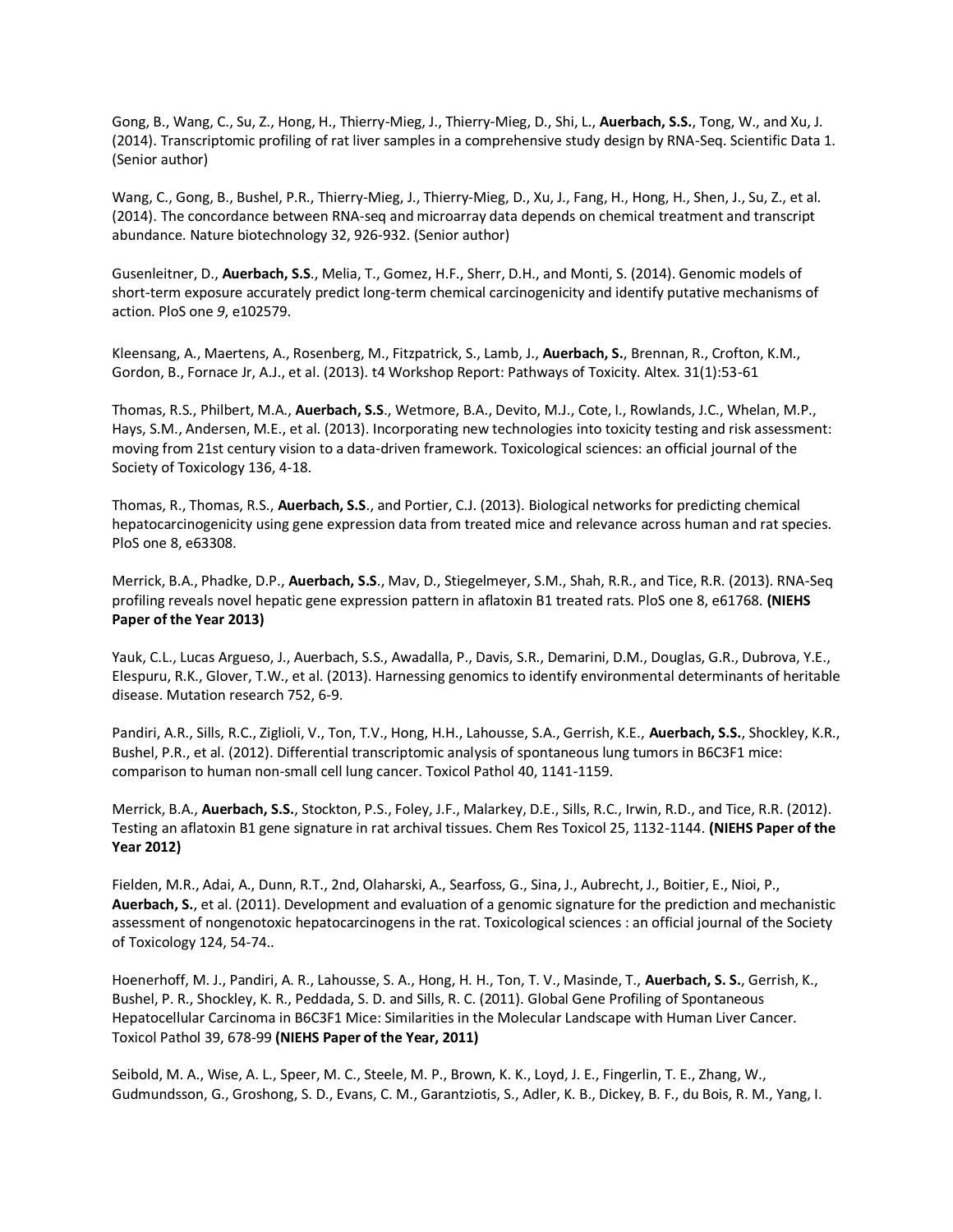V., Herron, A., Kervitsky, D., Talbert, J. L., Markin, C., Park, J., Crews, A. L., Slifer, S. H., **Auerbach, S**., Roy, M. G., Lin, J., Hennessy, C. E., Schwarz, M. I. and Schwartz, D. A. (2011). A common MUC5B promoter polymorphism and pulmonary fibrosis. N Engl J Med 364, 1503-12

**Auerbach, S. S.**, Thomas, R., Shah, R., Xu, H., Vallant, M. K., Nyska, A. and Dunnick, J. K. (2010). Comparative phenotypic assessment of cardiac pathology, physiology, and gene expression in C3H/HeJ, C57BL/6J, and B6C3F1/J mice. Toxicol Pathol 38, 923-42

DeKeyser, J. G., Stagliano, M. C., **Auerbach, S. S.**, Prabhu, K. S., Jones, A. D. and Omiecinski, C. J. (2009). Di(2 ethylhexyl) phthalate is a highly potent agonist for the human constitutive androstane receptor splice variant CAR2. Mol Pharmacol 75, 1005-13

**Auerbach, S. S.**, Shah, R. R., Mav, D., Smith, C. S., Walker, N. J., Vallant, M. K., Boorman, G. A. and Irwin, R. D. (2010). Predicting the hepatocarcinogenic potential of alkenylbenzene flavoring agents using toxicogenomics and machine learning. Toxicol Appl Pharmacol 243, 300-14

**Auerbach, S. S.**, Bristol, D. W., Peckham, J. C., Travlos, G. S., Hebert, C. D. and Chhabra, R. S. (2010). Toxicity and carcinogenicity studies of methylene blue trihydrate in F344N rats and B6C3F1 mice. Food Chem Toxicol 48, 169-77

**Auerbach, S. S.**, Mahler, J., Travlos, G. S. and Irwin, R. D. (2008). A comparative 90-day toxicity study of allyl acetate, allyl alcohol and acrolein. Toxicology 253, 79-88

**Auerbach, S. S**., Dekeyser, J. G., Stoner, M. A. and Omiecinski, C. J. (2007). CAR2 displays unique ligand binding and RXRalpha heterodimerization characteristics. Drug Metab Dispos 35, 428-39 Shofer, S., Badea, C., Auerbach, S., Schwartz, D. A. and Johnson, G. A. (2007). A micro-computed tomographybased method for the measurement of pulmonary compliance in healthy and bleomycin-exposed mice. Exp Lung Res 33, 169-83

Stoner, M. A., **Auerbach, S. S**., Zamule, S. M., Strom, S. C. and Omiecinski, C. J. (2007). Transactivation of a DR-1 PPRE by a human constitutive androstane receptor variant expressed from internal protein translation start sites. Nucleic Acids Res 35, 2177-90

**Auerbach, S. S**., Stoner, M. A., Su, S. and Omiecinski, C. J. (2005). Retinoid X receptor-alpha-dependent transactivation by a naturally occurring structural variant of human constitutive androstane receptor (NR1I3). Mol Pharmacol 68, 1239-53

**Auerbach, S. S.**, Ramsden, R., Stoner, M. A., Verlinde, C., Hassett, C. and Omiecinski, C. J. (2003). Alternatively spliced isoforms of the human constitutive androstane receptor. Nucleic Acids Res 31, 3194-207.

Dunphy, E. L., Johnson, T., **Auerbach, S. S.** and Wang, E. H. (2000). Requirement for TAF(II)250 acetyltransferase activity in cell cycle progression. Mol Cell Biol 20, 1134-9.

#### **NTP Publications**

NTP Update. West Virginia Chemical Spill: 5‐Day Rat Toxicogenomic Studies. June 2016

NTP Update. West Virginia Chemical Spill: Prenatal Developmental Toxicity Study. June 2015

NTP Update. West Virginia Chemical Spill: Mouse Dermal Irritation and Hypersensitivity Study. June 2015

NTP Update. West Virginia Chemical Spill: Zebrafish Developmental Toxicity Study. June 2015

NTP Update. West Virginia Chemical Spill: Bacterial Mutagenicity Study. June 2015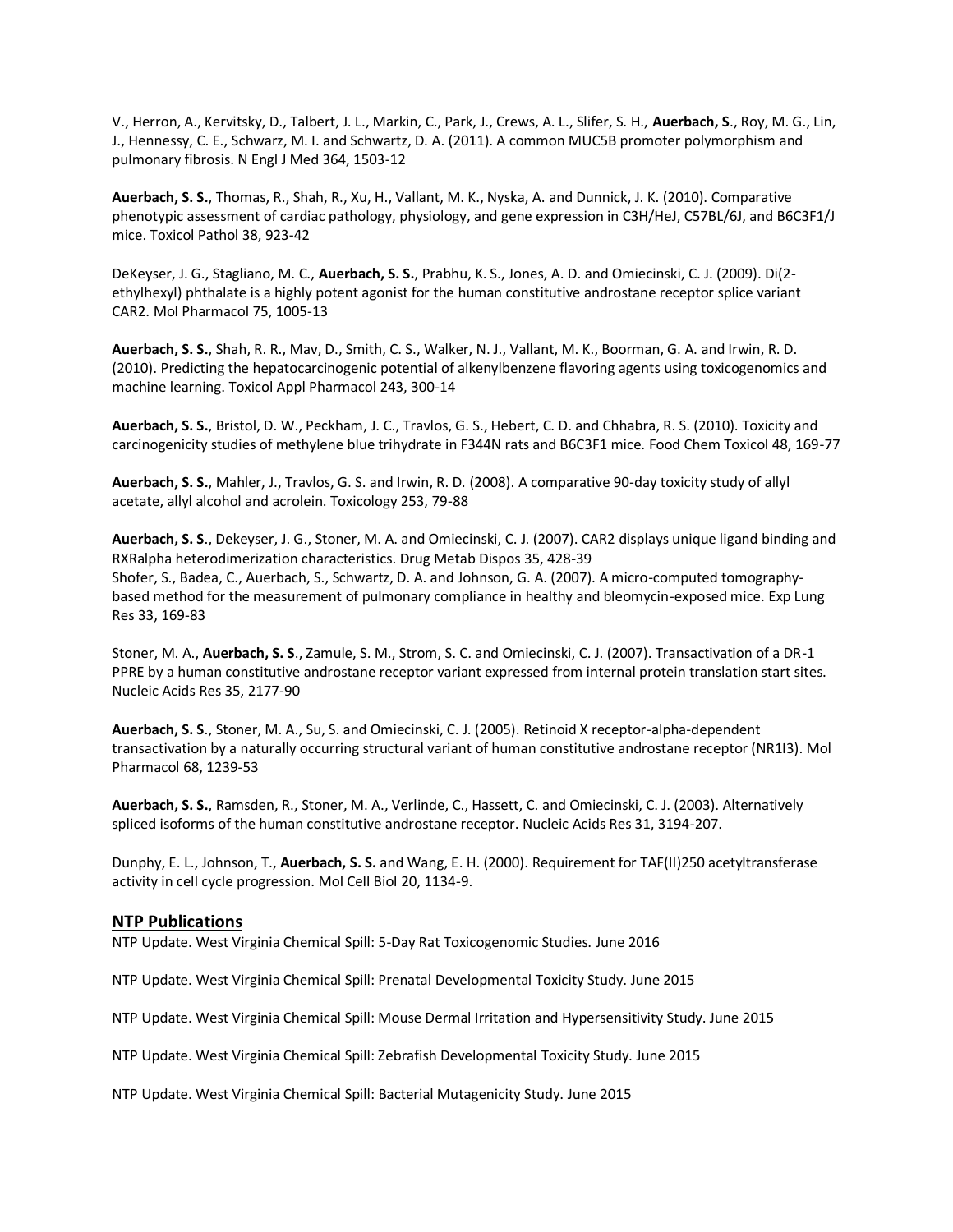NTP Update. West Virginia Chemical Spill: 5‐Day Rat Toxicogenomic Studies. May 2015

NTP Update. West Virginia Chemical Spill: Nematode (Caenorhabditis elegans) Toxicity Study. March 2015

NTP Update. West Virginia Chemical Spill: Zebrafish Developmental Toxicity Study. December 2015

NTP Update. West Virginia Chemical Spill: High Throughput Screening Assays. December 2015

NTP Update. West Virginia Chemical Spill: Structure‐Activity Relationship Analysis. December 2015

#### **Book Chapters**

**Auerbach S.S.** and Merrick B.A.**:** The Application of Omics Technologies to the Study of Mammalian Toxicology. In: Abou-Donia M.B. (Ed.) Mammalian Toxicology: John Wiley & Sons Inc. To be published 24 December 2014. ISBN 13: 9781118683484 ISBN 10: 111868348X

**Auerbach S.**: Toxicogenomics. In: Schwab M. (Ed.) Encyclopedia of Cancer: SpringerReference [\(www.springerreference.com\)](http://www.springerreference.com/). Springer-Verlag Berlin Heidelberg, 2009. DOI: 10.1007/SpringerReference\_306689 2012-07-16 08:00:37 UTC

**Auerbach S.** and Paules R. Application of In Vivo Genomics to the Prediction of Chemical-Induced (hepato) Carcinogenesis. In: Toxicogenomics-Based Cellular Models: Alternatives to Animal Testing for Safety Assessment. Academic Press, 2014. ISBN: 0123978718, 9780123978714

#### **Invited Lectures**

**Auerbach, S.S.** Application of Genomic Benchmark Dose Analysis to the Elk River Chemical Spill**.** California EPA Shop Talk Webinar. May 31, 2016

**Auerbach S.S.** Inferring Toxicological Similarity with Multidimensional Relational Analysis. Addressing Challenges in the Assessment of Botanical Dietary Supplement Safety. Bethesda, Maryland. April 26-27, 2016

**Auerbach, S.S.** Application of Genomic Benchmark Dose Analysis to the Elk River Chemical Spill. Society of Toxicology Annual Meeting. New Orleans, Louisiana. March 15, 2016

**Auerbach, S.S.** Results of the NTP Elk River Chemical Spill Studies. CDC Briefing**.** Webinar. June 30, 2015

**Auerbach, S.S.** Forecasting toxicity using HTS data. Dashboard Day (hosted by FDA). Crystal City, VA. November 18, 2015

**Auerbach, S.S.** NTP High Throughput Transcriptomics Update. Tox21 General Meeting. Crystal City, VA. November 18, 2016

**Auerbach, S.S.** Forecasting toxicity using HTS data. 2015 Triangle Statistical Genetics Conference. Cary, NC November 3, 2015

**Auerbach, S.S.** The Application of Toxicogenomic Compendium Data to Forecasting Chemical Effects in Biological Systems. NCCU Chemistry Seminar. Durham, NC. November 2, 2015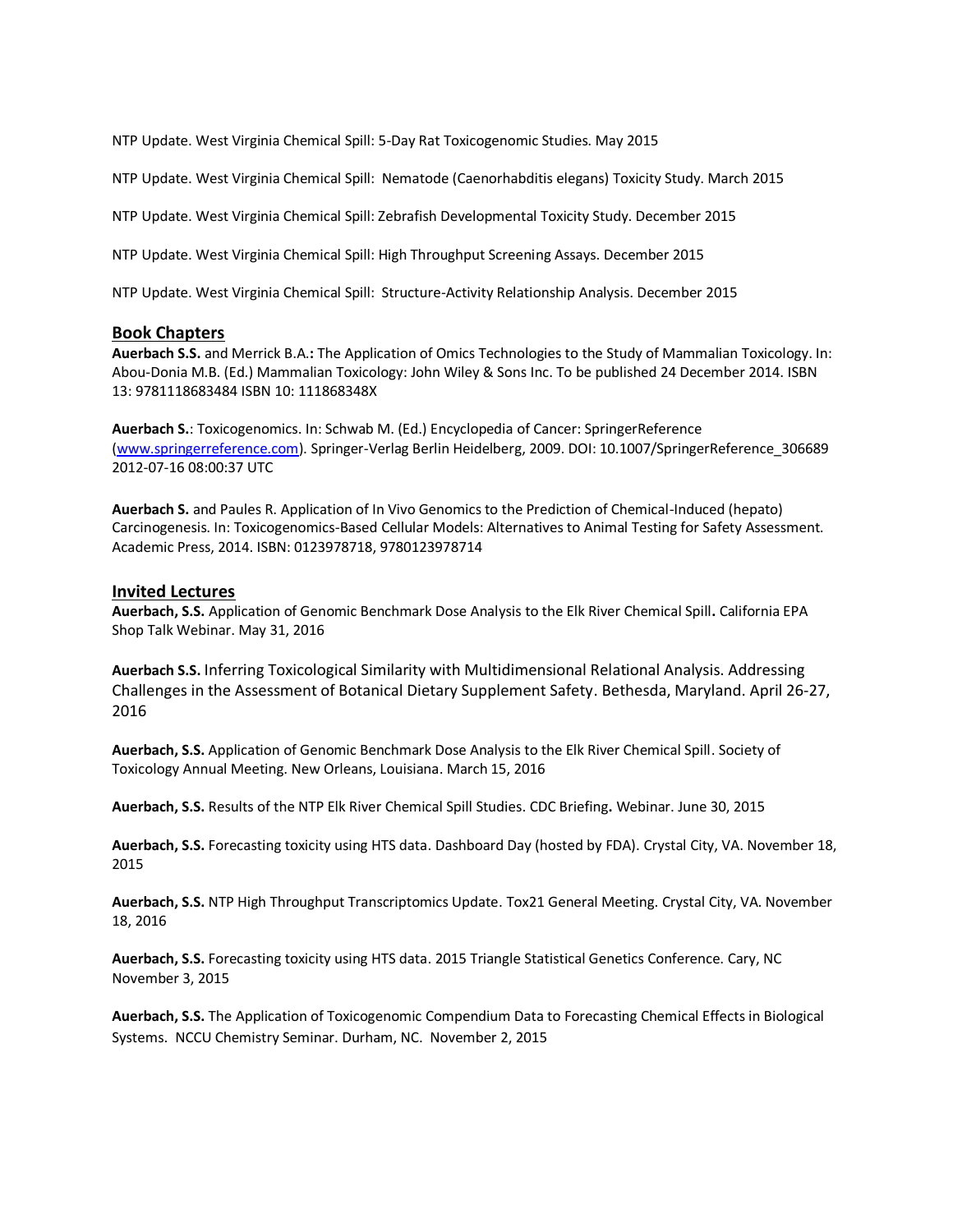**Auerbach S.S.** Mining and Interpreting Tox21 HTS Results. EDF Workshop: Elucidating Environmental Dimensions of Neurological Disorders and Diseases: Understanding New Tools from Federal Chemical Testing Programs. Davis, CA June 18-19, 2015

**Auerbach, S.S.** Report on NTP Response to the Elk River Chemical Spill. US EPA ORD Seminar. Webinar. June 9, 2015

**Auerbach, S.S.** Report on NTP Response to the Elk River Chemical Spill. NTP Executive Committee. Washington, D.C., May 28, 2015

**Auerbach S.S.** Identifying Chemicals to Test for Obesity: Clues from High Throughput Screening Data. IOM Workshop on the Interplay Between Environmental Chemical Exposure and Obesity. RTP,NC, March 2, 2015

Auerbach S.S. Chemical Toxicity Hypothesis Generation through Multivariate Analysis of Tox21 data. 43<sup>rd</sup> Japanese EMS Meeting. Tokyo, Japan. December 5-6, 2014

**Auerbach S.S.** The Application of Toxicogenomic Compendium Data to Forecasting Chemical Effects in Biological Systems and Risk Assessment. GEMS Fall 2014 Meeting. RTP, NC October 22<sup>nd</sup>.

**Auerbach S.S.** A Large Scale Toxicogenomic Bench Mark Dose Analysis and Resource. EMS Annual Meeting. Orlando, Fl. September 16, 2014

**Auerbach S.S.** Tox21 and other efforts at the NTP to Augment Toxicology Testing. National Center For Toxicological Research, Jefferson, AR. May 7, 2014

**Auerbach S.S.** Using Unsupervised Pattern Analysis to Hypothesize Chemical Effects In Biological Systems. Society of Toxicologic Pathology Regional Meeting: Toxicology 21 and the 21st Century Toxicologic Pathologist. Gathersburg, MD (Webinar from RTP). April 23, 2014

**Auerbach S.S.** A Data Driven Approach to Chemical Prioritization. University of Texas Southwestern, Dallas, TX (webinar from RTP). March 14, 2014

Thayer K.S. and **Auerbach S.S**. NTP Activities on BPA Analogues. Webinar to National Academy of Sciences Committee on the Design and Evaluation of Safer Chemical Substitutions. February 7, 2014

**Auerbach S.S.** Temporal Dynamics of Molecular Pathways following Chemical Carcinogen Exposure. NCSOT Spring 2014 Meeting. RTP, NC. March 11, 2014

**Auerbach S.S.** Predictive Toxicology: Using New Data Streams to Forecast Chemical Toxicity. DNTP Trainees Assembly. RTP, N.C. January 21, 2014

**Auerbach S.S.** The Application of Toxicogenomic Compendium Data to Forecasting Chemical Effects in Biological Systems. FutureTox II: In Vitro Data and In Silico Models for Predictive Toxicology. Chapel Hill, N.C. January 16, 2014.

**Auerbach S.S.** Characterization and Application of Toxicogenomic Perturbation Space. Society of Toxicology of Canada Annual Symposium. Ottawa, Ontario, Canada. December 4, 2013

**Auerbach S.S**. A philosophical discourse on toxicoepitranscriptmetabolomics and neologisms related to "modern" toxicology. DNTP Forum. RTP, N.C. November 21, 2013

**Auerbach S.S**. Chemogenomic Signatures Associated with Carcinogenic Outcomes. NIEHS Science Day. RTP, NC, November 7, 2013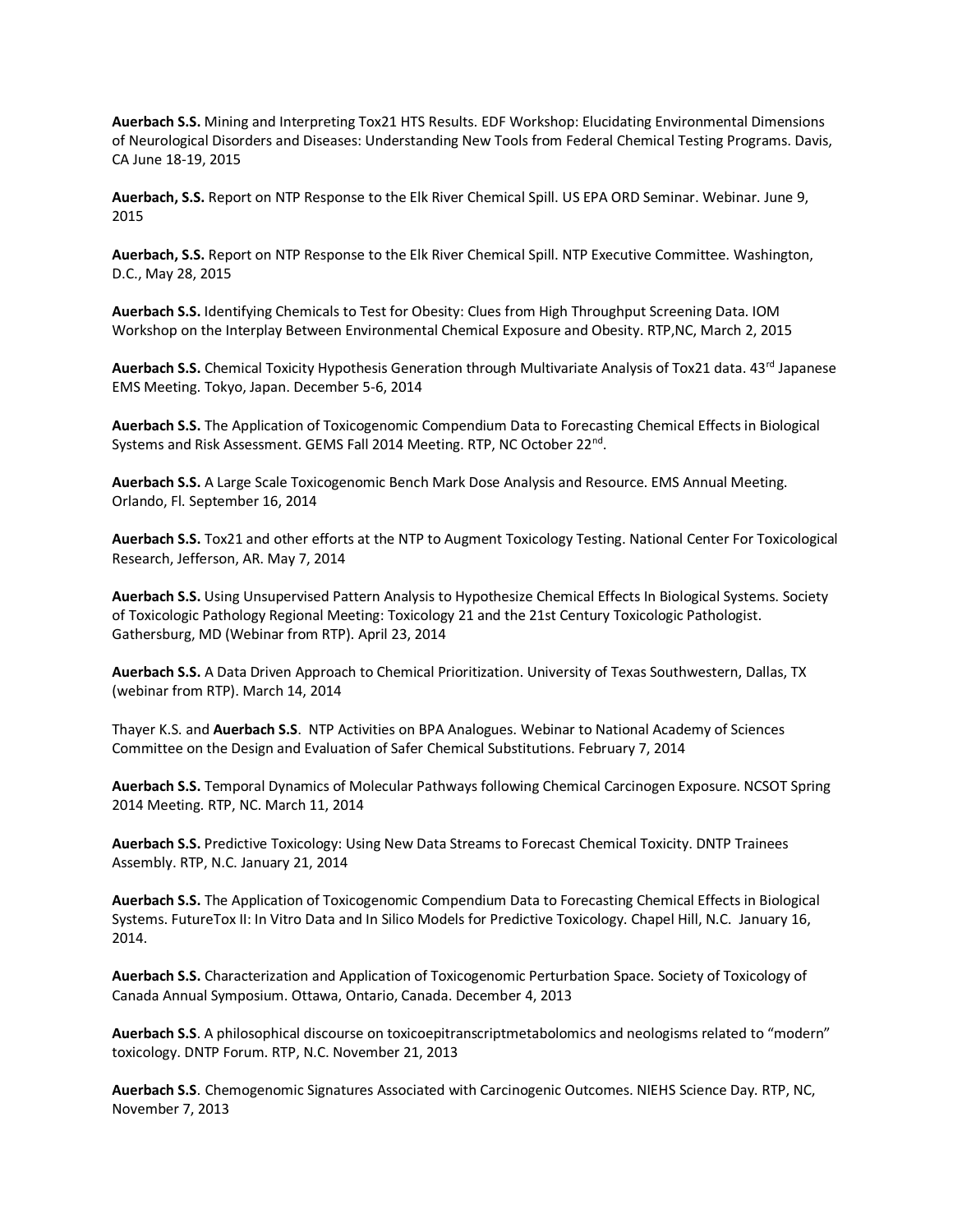**Auerbach S.S.** Qualitative and Quantitative Characterization of Mode of Action Signatures. Genetic Toxicology Association Annual Meeting. Newark, DE, October 16, 2013 (Not presented due to furlough)

**Auerbach S.S.** Strategies for mining mechanistic information from transcriptomics datasets. SEURAT-1 meets Tox21. Ispra, Italy, June 26, 2013

**Auerbach S.S**. DrugMatrix DB: a large toxicogenomic reference resource. NIEHS-European Union Workshop on Identifying Opportunities for Global Integration of Toxicogenomics Databases. RTP, NC. June 26, 2013

**Auerbach S.S.** The DrugMatrix® (DM) Database. OpenTox USA Meeting, RTP, NC. October 29, 2013

**Auerbach S.S.** Integrating Genomics in Carcinogenicity Testing. Moving Forward in Human Cancer Risk Assessment in the Genomics Era 2.0 Workshop. Paris, France, May 16, 2013

**Auerbach S.S**. The DrugMatrix Database. Online presentation to the CHE committee. December 13, 2012

**Auerbach S.S.** DrugMatrix® and ToxFX®. Workshop: Exploring existing data bases for modes-of-action of repeated dose systemic toxicity, Tuebingen, Germany, November 13, 2012.

**Auerbach S.S**. An Overview of DrugMatrix (DM) and its Application to Cancer Hazard Characterization. Computational Genomic Models of Environmental & Chemical Carcinogenicity Workshop. Boston University, October 25, 2012

**Auerbach S.S.** The behavior of genomic signatures of genotoxicity: Effect of dose level and exposure duration. ILSI/HESI Workshop on Genetic Toxicology: Opportunities to Integrate New Approaches. Washington, D.C., April 25, 2012

**Auerbach S.S.** The impact of dose level and study duration on toxicogenomics signatures. Health Canada Genomics Working Group. Ottowa, Ontario, Canada, March 21, 2012

**Auerbach S.S.** Comparison of Genomic Signatures of Disease and Toxicity Across Species. Health Canada Genomics Working Group. Ottowa, Ontario, Canada, March 20, 2012

**Auerbach S.S.** A bioinformatics‐based approach to identify assays that query human health effects. NTP Workshop: Role of Environmental Chemicals in the Development of Diabetes and Obesity. Raleigh, NC, January 12, 2011

**Auerbach S.S.** Predicting the hepatocarcinogenic potential of alkenylbenzene derivatives using toxicogenomic. Flavoring Extract Manufacturers of America Board of Scientific Counselors Meeting, Miami, FL., February 23, 2009

**Auerbach S.S.** Predicting the hepatocarcinogenic potential of alkenylbenzene derivatives using toxicogenomic. Flavoring Extract Manufacturers of America SECC Annual Meeting, Bridgewater, NJ October 26, 2009

#### **Poster Presentations**

Hsieh J-H, Huang R, Tice RR, Paules RS, Xia M, **Auerbach S.S.** Real-time Cell Viability Profiling of Tox21 10K Compounds**.** Society of Toxicology Meeting 2016. New Orleans, CA. March 13–17, 2016

Seligmann B, Babic M., Shepard, P, **Auerbach S.**, Merrick, A., Mav D, Shah R, Thomas R, Paules R. Yeakley J. TempO-SeqTM Surrogate Whole Transcriptome Targeted Gene Expression Profiling of Archived Rat FFPE. Society of Toxicology Meeting 2016. New Orleans, CA. March 13–17, 2016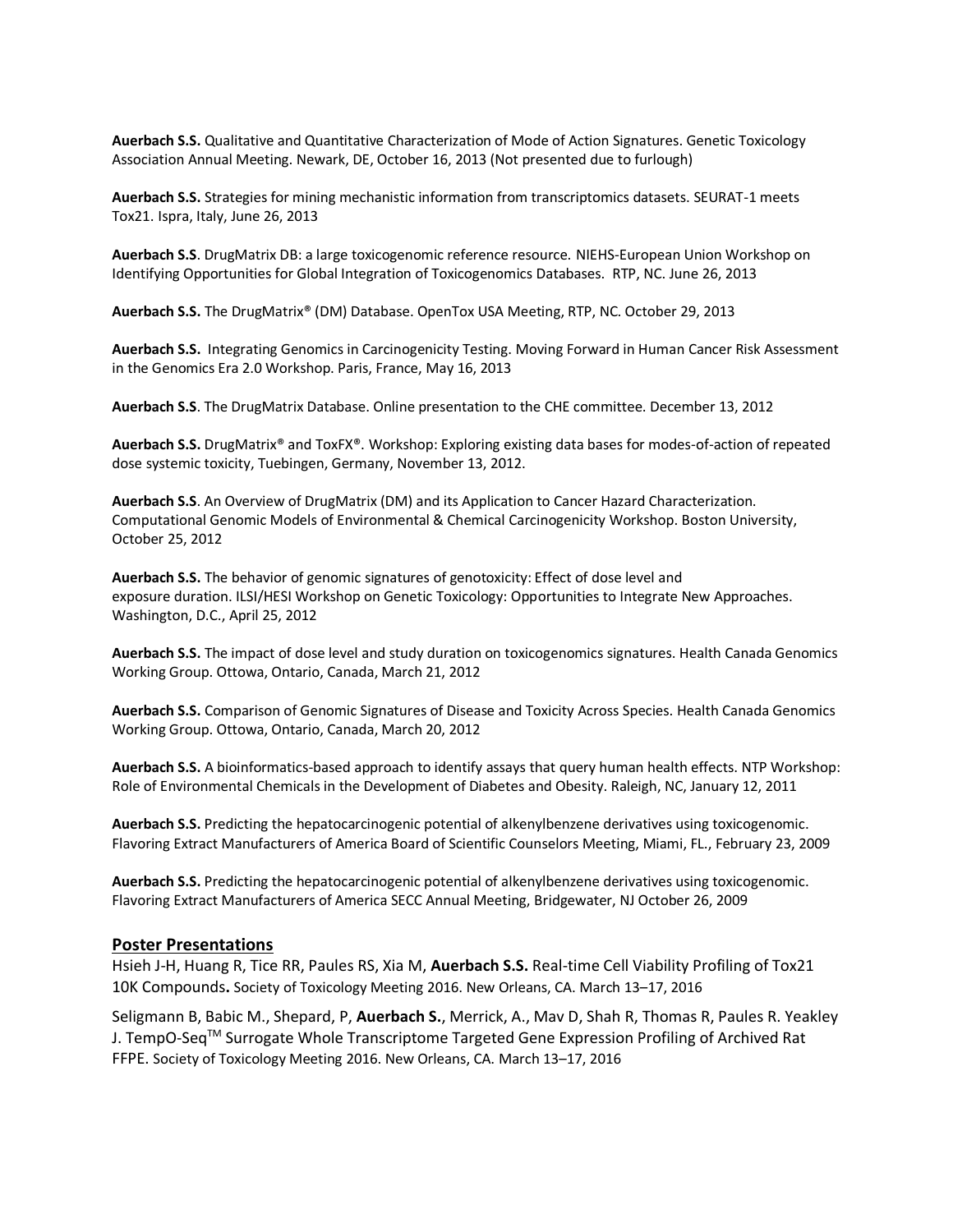Yeakley JM, Shepard, P, McComb, J, VanSteenhouse H, **Auerbach SS**, Paules RS, Seligmann, B. Development of a Gene Expression Analysis Platform Suitable for High Throughput Transcriptomics. Society of Toxicology Meeting 2016. New Orleans, CA. March 13–17, 2016

Mav D., Shah R., Svoboda D., **Auerbach S**, Judson R, Karmaus A, Sipes N, Bushel B, Collins J, Maull E, Gerhold D, Yeakley J, Seligmann B. McComb J, Merrick, B.A., Paules RS. High-throughput Transcriptomics via Select Sentinel Genes. Society of Toxicology Meeting 2016. New Orleans, CA. March 13–17, 2016

Johnson V, **Auerbach SS**, Luster MI, Waidyanatha, Masten SA, Wolfe MS, Burleson F, Burleson GR, Germolec DR. EVALUATION OF 4-METHYLCYCLOHEXANEMETHANOL IN A COMBINED IRRITATION AND LOCAL LYMPH NODE ASSAY+. Society of Toxicology Meeting 2016. New Orleans, CA. March 13–17, 2016

Rider CV, Auerbach SS, Hsieh J-H, Tokar E, Germolec, D. Ferguson, SS, Shockley K, Mutlu E, Masten S, Waidyanatha, In Vitro Screening to In Vivo Testing of Polycyclic Aromatic Compounds by the National Toxicology Program. Society of Toxicology Meeting 2016. New Orleans, CA. March 13–17, 2016

Blystone, C.R., Cunney, H, McIntyre, B., **Auerbach, S.**, Mylchreest, Hebert, C. Maternal and Prenatal Dose Range-Finding Study of 4-Methylcyclohexanemethanol (MCHM) in Harlan Sprague-Dawley Rats. Society of Toxicology Meeting 2015. San Diego, CA. March 22–26, 2015

Sipes NS, Svoboda D, Mav D, Shah R, Paules RS, Judson RS, **Auerbach SS**. Methods for determining optimal cell type selections for covering biological space in HTS toxicity**.** Society of Toxicology Meeting 2015. San Diego, CA. March 22–26, 2015

Shah R, MavD, Judson R, **Auerbach SS**, Svoboda DL, Karmaus A, Gerhold D, Sipes NS, Collins J, Maull EA, Bushel PR, Merrick BA, Mendrick DL, Thomas RS, Paules RS .Gene Selection for Tox21 High-Throughput Transcriptomics. Society of Toxicology Meeting 2015. San Diego, CA. March 22–26, 2015

Rider CV, Collins B, **Auerbach SS**, DeVito M, Blystone CR, Waidyanatha S. Moving forward on Complex Herbal Mixtures. Society of Toxicology Meeting 2015. San Diego, CA. March 22–26, 2015

Pelch KE, Walker VR, Hsieh J, **Auerbach SS**, Svoboda DL, DeVito M, Holmgren S, Tice RR, Thayer K "Systematic Review of Bisphenol A (BPA) Analogues and Analysis of High-Throughput Screening Data. Society of Toxicology Meeting 2015. San Diego, CA. March 22–26, 2015

Tong, W. Xu, J., Bushel, P., Auerbach, S., Wang, C. RNA-seq and Microarray Gene Expression Vie for Toxicogenomics Superiority. Society of Toxicology Meeting 2015. San Diego, CA. March 22–26, 2015

**S.S. Auerbach**, D.L. Svoboda, B.A. Merrick and R.R. Tice. Patterns of Gene Coregulation across Multiple Tissues Undergoing Toxicological Challenge. Society of Toxicology Meeting 2014. Phoenix, AZ. March 24–27, 2014

B.A. Merrick, E.J. Tokar, D.P. Phadke, R. Shah, X. Wang, M.A. Bostrom, O. Gordon, G.M. Wright, M. Burke, K.E. Pelch, **S.S. Auerbach**, R.R. Tice and M.P. Waalke. Genome-Wide DNA Methylation Changes Influence Gene Expression in Arsenic-Transformed Human Prostate Cells. Society of Toxicology Meeting 2014. Phoenix, AZ. March 24–27, 2014

J.S. Chang, D.P. Phadke, R. Shah, **S.S.Auerbach**, R.R. Tice and B.A. Merrick. Subchronic Aflatoxin B1 Exposure Produces Expression of Novel Liver Transcripts. Society of Toxicology Meeting 2014. Phoenix, AZ. March 24–27, 2014

Daniel Gusenleitner, **Scott Auerbach**, David Sherr, Stefano Monti. Rodent-based Toxicogenomic Models of Hepatocarcinogenicity Superfund Annual Meeting. Baton Rouge, LA. October 2013. **Note**: Won first place in the Biomedical Student Poster Competition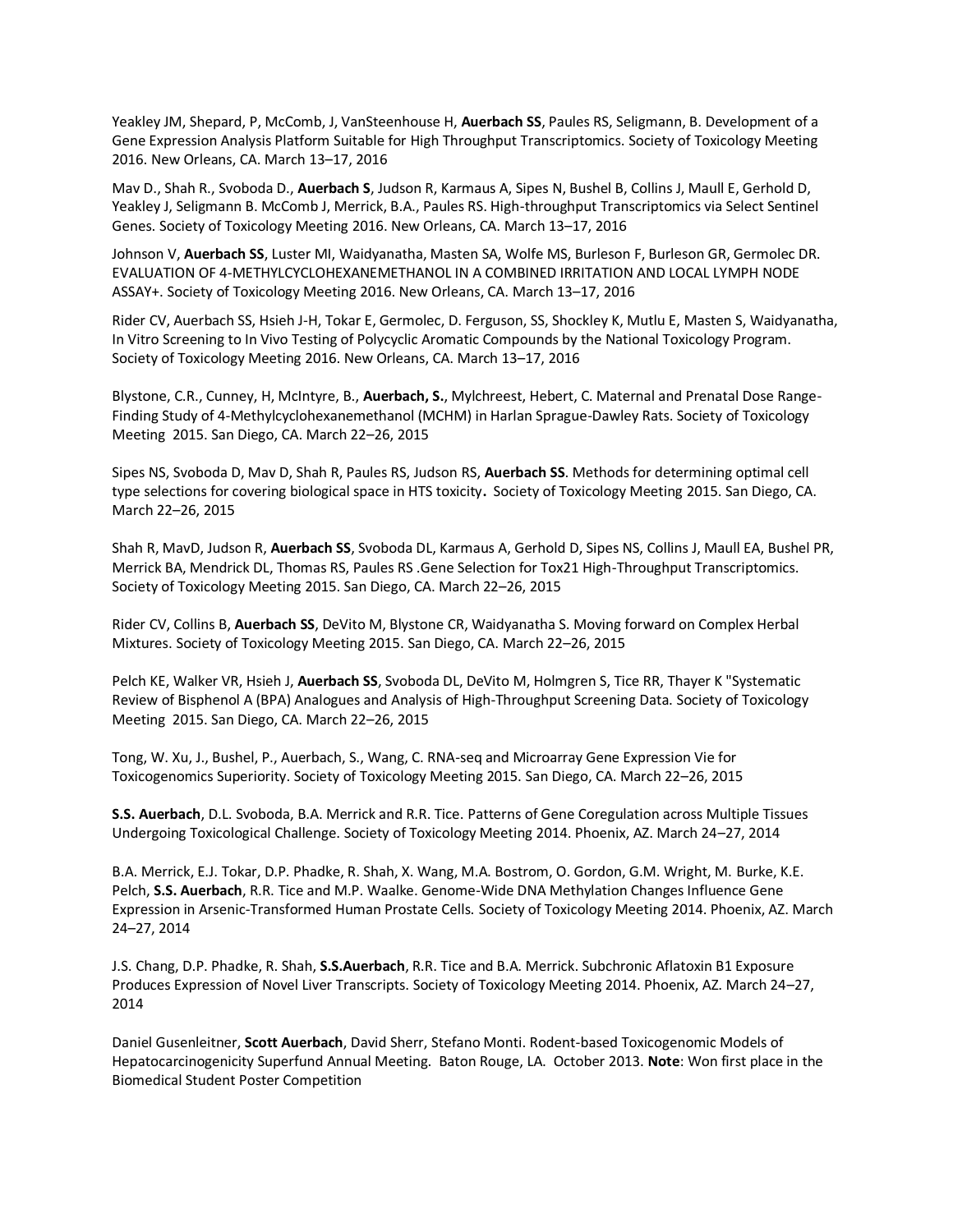B. Gong, J. Xu, Z. Su, H. Hong, J. Meehan, H. Fang, W. Ge, **Auerbach S.S**., C.Wang, L. Shi1 and W. Tong. Effect of Technical Variation and Bioinformatics on the Biological Discovery in a Mechanistic Toxicogenomics Study. Society of Toxicology Meeting 2013. San Antonio, Tx. March 12, 2013

C. J.Wegerski, C. Garner, M. Doyle-Eisele, J. M. Sanders, J. D. McDonald, **Auerbach S.S.** and S. Waidyanatha. Effect of Vehicle on the Dermal Absorption of 2-Hydroxy-4-Methoxybenzophenone Harlan Sprague-Dawley Rats and B6C3F1/N Mice. Society of Toxicology Meeting 2013. San Antonio, Tx. March 12, 2013 (poster)

M. DeVito, **Auerbach S.S**., A. Merrick, K. L.Witt, K. Janardhan, D. Malarkey, H. Nagai, I. Shah, C. Corton and R. Judson. *In Vitro* to *In Vivo* Extrapolation Using Data from ToxCast. . Society of Toxicology Meeting 2013. San Antonio, Tx. March 12, 2013 (poster)

**Auerbach S.S**., B. Alex Merrick, Ruchir R. Shah, Dhiral Phadke, Bin Xie, Joo Heon Shin, Yaun Gao, Raymond R. Tice. Whole transcriptome RNA-seq of FFPE liver. Society of Toxicology Meeting 2013. San Antonio, Tx. March 12, 2013 (poster)

**Auerbach, S.S.** An introduction to the NTP DrugMatrix and ToxFX toxicogenomic database and analysis tools. Society of Toxicology Meeting 2012. San Francisco, Ca. March 12, 2013 (presentation)

B. A. Merrick, **Auerbach S.S**., S. M. Stiegelmeyer, D. P. Phadke2, R. R. Shah and R. R. Tice.. RNA-SEQ PROFILING REVEALS NOVEL GENEEXPRESSION PATTERN AFTER SUBCHRONIC AFLATOXIN B1 (AFB1) IN RATS. Society of Toxicology Meeting 2012. San Francisco, Ca. March 12, 2012(poster)

**Auerbach, S.S.,** Tice, R.R., Thayer, K. Bioinformatics-based identification of assays that inform on disease hazard. OpenTox 2011 InterAction Meeting. August 9<sup>th</sup>-12<sup>th</sup>, 2011(poster)

**Auerbach, S.S.**, Shockley, K.R., Thomas, R., Machesky, N.J., Vallant, M.K., Cunny, H.C., Dunnick, J.K. Characterization of the hepatic transcriptome response to a mixture of low molecular weight polybrominated diphenyl ethers. SOT 50<sup>th</sup> Annual Meeting, Washington, D.C., March 6-10, 2011 (poster)

R. T. Dunn, A. Adai, A. Olaharski, G. H. Searfoss, J. Sina, J. Aubrecht, E. Boitier, P. Nioi, D. Jacobson Kram, N. Raghavan, B. Car, S. Chen, Y. Yang, A. Kinkaid, J. Sherlock, **Auerbach S**., and M. Fielden. DEVELOPMENT AND EVALUATION OF A GENOMIC SIGNATURE FOR THE PREDICTION OF NONGENOTOXIC HEPATOCARCINOGENS IN THE RAT. SOT 50<sup>th</sup> Annual Meeting, Washington, D.C., March 6-10, 2011 (poster)

B. A. Merrick, **Auerbach S.S**., P. S. Stockton, J. F. Foley, D. E. Malarkey, R. C. Sills, R. D. Irwin and R. R. Tice. QUANTITATIVE (Q)PCR ANALYSIS OF RNA EXTRACTED FROM FORMALIN-FIXED PARAFFIN EMBEDDED (FFPE) LIVER FROM AFLATOXIN B1 (AFB1) TREATED RATS: CORRELATION WITH MICROARRAY DATA. SOT 50<sup>th</sup> Annual Meeting, Washington, D.C., March 6-10, 2011 (poster)

**Auerbach, S.S**., K. R. Shockley, R. Thomas, N. J. Machesky, M.K. Vallant, C. D. Hebert, H. C. Cunny and J. K. Dunnick.CHARACTERIZATION OF THE HEPATIC TRANSCRIPTOME RESPONSE TO A MIXTURE OF LOW MOLECULAR WEIGHT POLYBROMINATED DIPHENYL ETHERS: DISEASE, SIGNATURE, NETWORK, AND PATHWAY ANALYSIS. SOT 50th Annual Meeting, Washington, D.C., March 6-10, 2011 (poster)

C. Wegerski, **Auerbach S.S**., J. M. Sanders, M. Doyle-Eisele and J. D. McDonald.METABOLISM OF 2-HYDROXY-4- METHOXYBENZOPHENONE DEPENDS ON SPECIES AND SEX. SOT 50<sup>th</sup> Annual Meeting, Washington, D.C., March 6-10, 2011 (poster)

M. Doyle-Eisele, Z. Gao, D. Kramer1, L. Thomas, D. Kracko, K. J. Dix, **Auerbach, S.S.**, J. M. Sanders and J. M. McDonald DISPOSITION AND METABOLISM OF 2-HYDROXY-4-METHOXYBENZOPHENONE IN MALE SPRAGUE DAWLEY RATS. SOT 49<sup>th</sup> Annual Meeting, Salt Lake City, UT., March 7-11, 2010 (poster)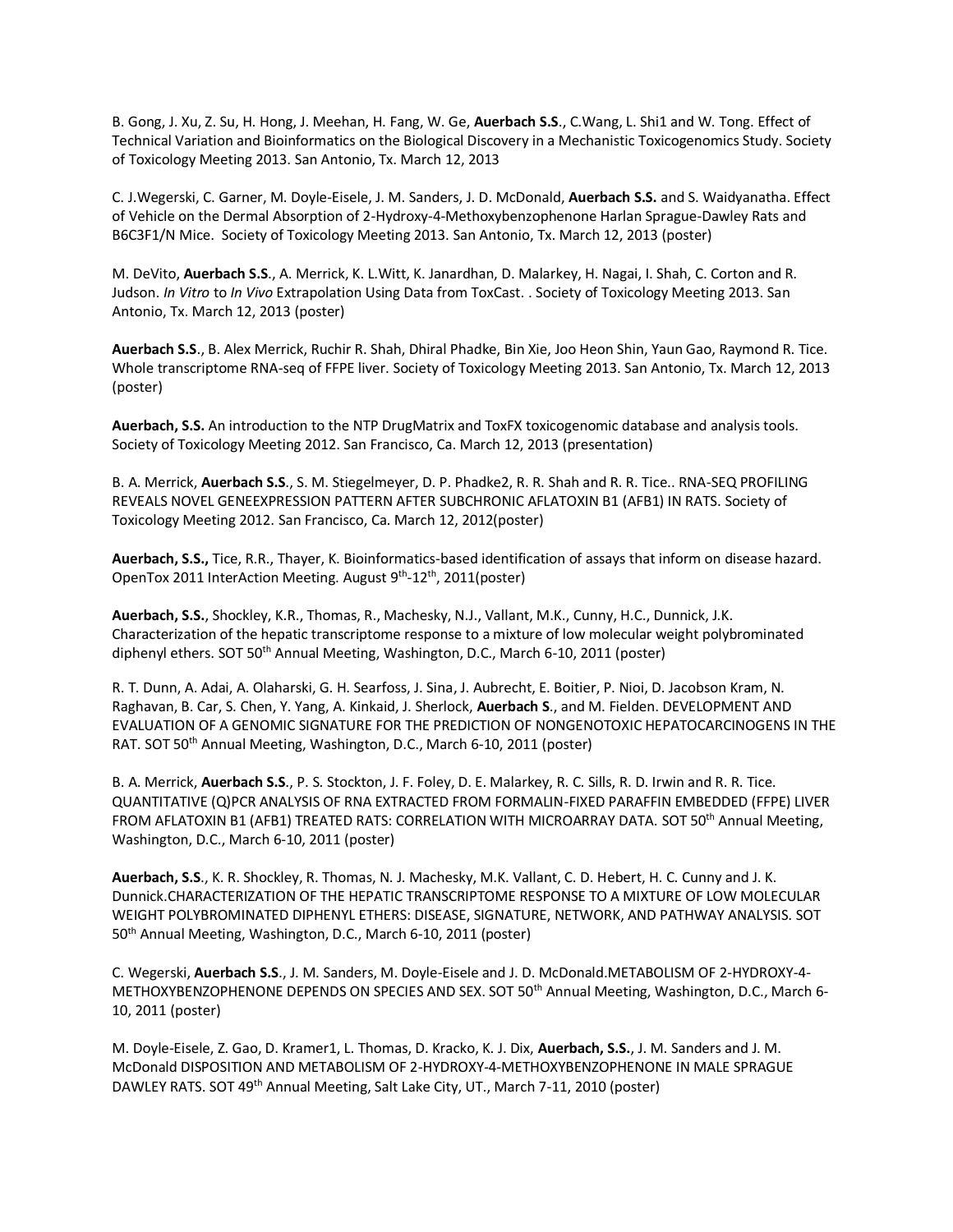L. Fomby, C. Sabourin, N. Machesky, J. Price, M. Kasoji, M.Wendling, D. Bornman, M. Hejtmancik, S. **Auerbach, S.**, M. Hooth, M. Vallant and N. J. Walker. TOXICOGENOMIC STUDY OF MICROCYSTIN-LR IN WISTAR HAN RATS. SOT 49th Annual Meeting, Salt Lake City, UT., March 7-11, 2010 (poster)

**Auerbach, S.S.**, Smith C.S., Walker, N.J., Vallant, M. Boorman, G.A. and Irwin, R. Persistent functional genomic changes produced in the liver by genotoxic and non-genotoxic challenge. SOT 49<sup>th</sup> Annual Meeting, Salt Lake City, UT., March 7-11, 2010 (poster)

**Auerbach, S.S.**, Shah, R., Mav, D., Walker, N.J., Vallant, M. Boorman, G.A. and Irwin, R. Independent validation of gene expression-based hepatocarcinogenicity prediction models. SOT 48<sup>th</sup> Annual Meeting, Baltimore, MD., March 15-19, 2009 (poster)

R. Shah, D. Mav, **S. Auerbach** and R. Irwin. NOVEL CLASSIFICATION APPROACH FOR BIOMARKER IDENTIFICATION AND CARCINOGENICITY PREDICTION. SOT 48<sup>th</sup> Annual Meeting, Baltimore, MD., March 15-19, 2009 (poster)

**Auerbach, S.S.** Predicting the hepatocarcinogenic potential of (alkoxy)propenyl benzene derivatives using toxicogenomics. NTP board of Scientific Counselors, RTP, NC, November 21-22, 2008 (presentation)

**Auerbach S.S.,** Shah, R., Mav, D., Walker, N.J., Vallant, M., Boorman, G.A. and Irwin, R. Prediction of hepatocarcinogenic outcomes using gene expression models. Genomics Applications in Safety Studies meeting**,**  Arlington, Virginia, October 27-28, 2008 (poster)

**Auerbach S.S.,** Shah, R., Mav, D., Vallant, M., Boorman, G.A. and Irwin, R. Prediction of hepatocarcinogenic potential using genome-wide expression analysis. NIH Research Festival 2008, Washington, D.C. October 14-17, 2008 (poster)

**Auerbach S.S.,** Shah, R., Mav, D.and Irwin, R. The Use of Gene Expression Data from Multiple Exposure Times for the Development of Genomic Biomarkers of Carcinogenic Potential. SOT 47th Annual Meeting, Seattle, WA, March 16-20, 2008 (poster)

Dekeyser, J.G., **Auerbach S.S.**, Stoner, M.A., Omiecinski, C.J. CAR2 displays unique ligand binding and RXRα heterodimerization characteristics. Experimental Biology meeting 2007, Washington, D.C., April 28- May 2, 2007 (presentation)

**Auerbach, S.S.**, Stoner, M.A. and Omiecinski, C.J. RXR-dependent transactivation by a naturally occurring structural variant of human CAR (NR1I3). American Society for Pharmacology and Experimental Therapeutics Annual Meeting 2005 (poster)

**Auerbach, S.S.**, Stoner, M.A. and Omiecinski, C.J. Functional assessment of a putative phosphorylation site in a variant isoform of human CAR. Society of Toxicology 44<sup>th</sup> Annual meeting 2004 (poster)

Stoner, M.A., **Auerbach, S.S.** and Omiecinski, C.J. Amino terminus-deleted constitutive androstane receptor variants are expressed from downstream AUG and CUG start codons. Society of Toxicology 44<sup>th</sup> Annual meeting 2004 (poster)

**Auerbach, S.S.** Isoforms of the human constitutive androstane receptor. Fall 2004 EPT Training Grant Semiannual Seminar (presentation)

Hassett C.M., **Auerbach, S.S.**, and Omiecinski, C.J. Characterization of the Human Constitutive Androstane Receptor Gene (NR1I3). American Society for Pharmacology and Experimental Therapeutics Annual Meeting 2002 (poster)

**Auerbach, S.S.** Identification of alternatively spliced forms of hCAR in liver. Spring 2002 EPT Training Grant Semiannual Seminar (presentation)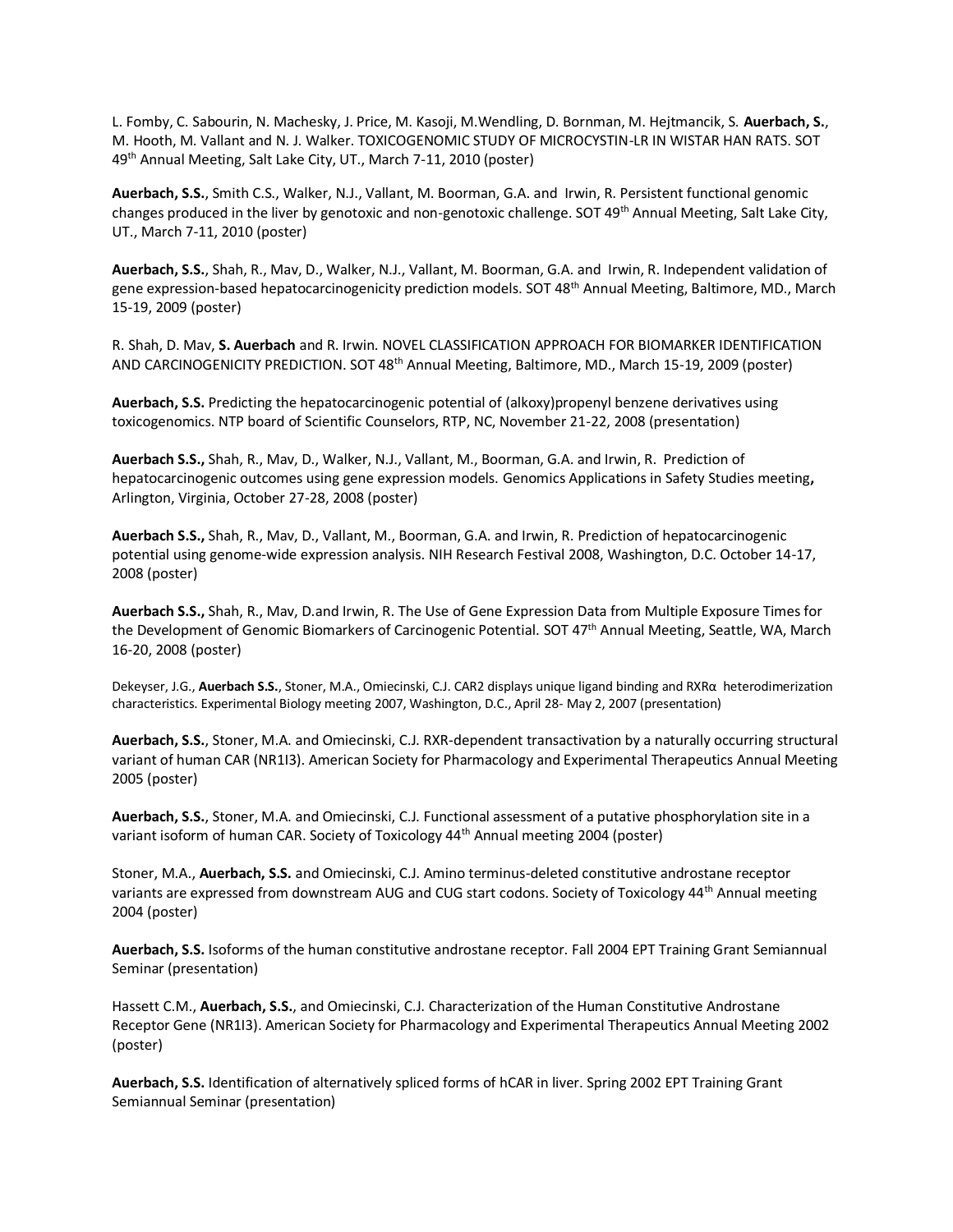**Auerbach, S.S.**, Lu, F. and Omiecinski, C.J. Alterations in histone acetylation are associated with phenobarbital induction of the rat CYP2B2 gene. Society of Toxicology 42<sup>nd</sup> Annual meeting 2002 (poster and presentation)

**Auerbach, S.S.** Effects of Dexamethasone on Histone Acetylation in the Rat CYP2B2 Promoter. 1999 UW Pharmacology Annual Retreat (presentation)

#### **Data Sets**

GEO Data Set GSE59913. Exposure of rat to a variety of toxicants, kidney assayed by CodeLink microarray. Public on Aug 18, 2014

GEO Data Set GSE59923. Exposure of rat to a variety of toxicants, liver assayed by Codelink microarray. Public on Aug 18, 2014

GEO Data Set GSE59894. Exposure of rat to a variety of toxicants, bone marrow assayed by CodeLink microarray. Public on Aug 18, 2014

GEO Data Set GSE59895. Exposure of rat to a variety of toxicants, brain assayed by CodeLink microarray. Public on Aug 18, 2014

GEO Data Set GSE59905. Exposure of rat to a variety of toxicants, heart assayed by CodeLink microarray. Public on Aug 18, 2014

GEO Data Set GSE59906. Exposure of rat hepatocytes to a variety of toxicants, assayed by CodeLink microarray. Public on Aug 18, 2014

GEO Data Set GSE59907. Exposure of rat to a variety of toxicants, intestine assayed by CodeLink microarray. Public on Aug 18, 2014

GEO Data Set GSE59925. Exposure of rat to a variety of toxicants, spleen assayed by Codelink microarray. Public on Aug 18, 2014

GEO Data Set GSE59926. Exposure of rat to a variety of toxicants, thigh muscle assayed by CodeLink microarray. Public on Aug 18, 2014

GEO Data Set GSE57800. Exposure of rat to a variety of toxicants, heart assayed by Affymetrix microarray. Public on May 27, 2014

GEO Data Set GSE57805. In vitro exposure of rat hepatocytes to a variety of toxicants, assayed by Affymetrix microarray. Public on May 27, 2014

GEO Data Set GSE57811. Exposure of rat to a variety of toxicants, kidney assayed by Affymetrix microarray. Public on May 27, 2014

GEO Data Set GSE57815. Exposure of rat to a variety of toxicants, liver assayed by Affymetrix microarray. Public on May 27, 2014

GEO Data Set GSE57816. Exposure of rat to a variety of toxicants, thigh muscle assayed by Affymetrix microarray. Public on May 27, 2014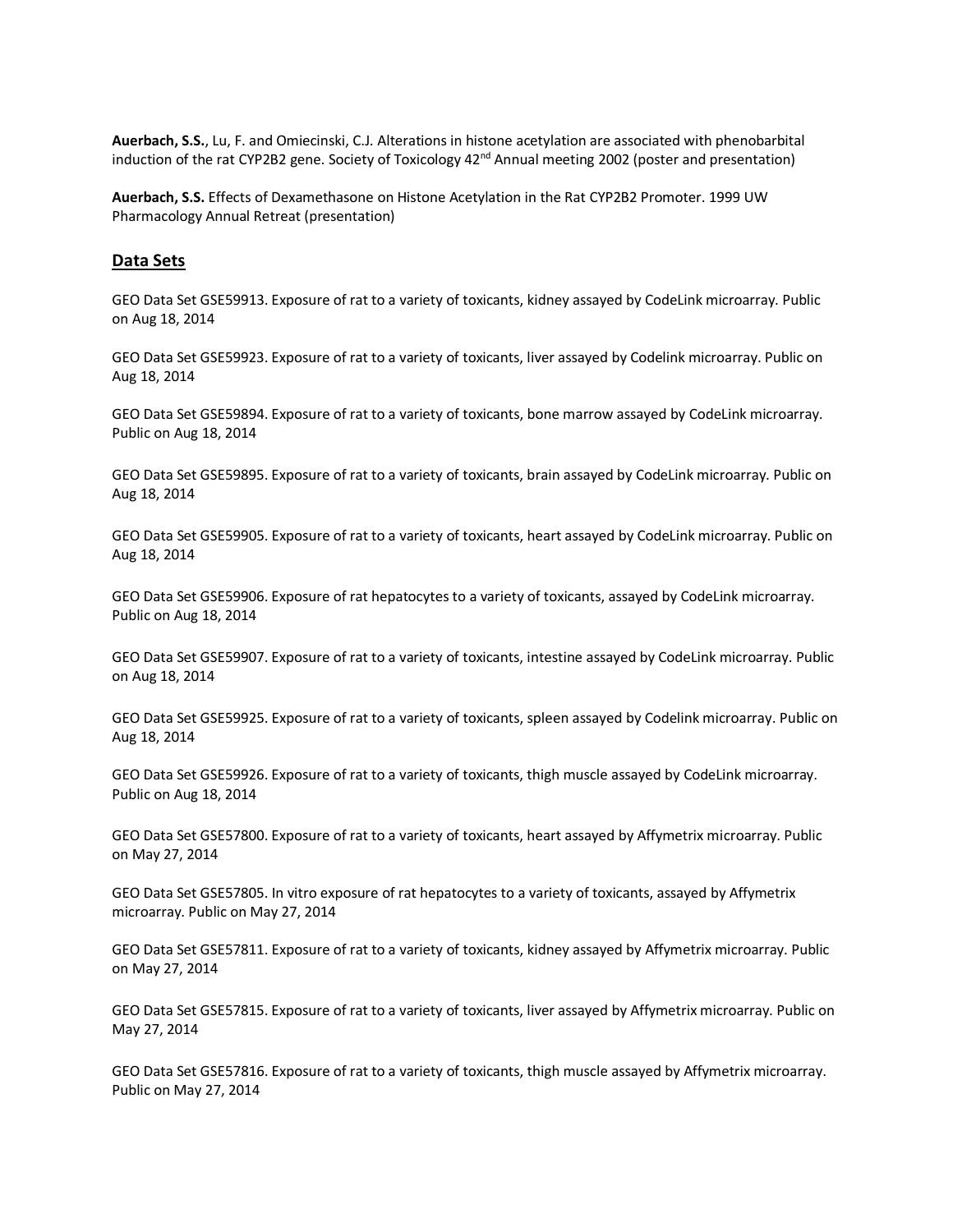GEO Data Set GSE55347. SEQC Toxicogenomics Study: RNA-Seq data set. Public on Aug 08, 2014

GEO Data Set GSE47875. SEQC Toxicogenomics Study: microarray data set. Public on Aug 08, 2014

SRA Data Set SRP022310. Whole transcriptome analysis using RNA extracted from FFPE liver samples. Registration date: 9-May-2013

Pubchem. DrugMatrix HTS and animal data[. http://www.ncbi.nlm.nih.gov/pcassay/?term=DrugMatrix](http://www.ncbi.nlm.nih.gov/pcassay/?term=DrugMatrix)

ChEMBL DataSet CHEMBL2924216. DrugMatrix in vivo data: Biochemistry

ChEMBL DataSet CHEMBL2924217. DrugMatrix in vivo data: Hematology

ChEMBL DataSet CHEMBL2924218. DrugMatrix in vivo data: Pathology

ChEMBL DataSet CHEMBL1909046. DrugMatrix in vitro pharmacology data

### **Teaching**

**Auerbach S.S.** Toxomics. Annual Lecture in the course Mammalian Toxicology. Duke University. Course organizer: Bahie Abou-Donia

### **Awards and Grants**

2015 National Institutes of Health Individual Merit Award – For leading the response to the West Virginia coal chemical spill into the Elk River

2013 NIEHS Paper of the Year. Merrick BA, Phadke DP, **Auerbach SS**, May D, Stiegelmeyer SM, Shah RR, Tice RR. 2013. RNA-Seq profiling reveals novel hepatic gene expression pattern in aflatoxin B1 treated rats. PLoS One 8(4):e61768

2012 NIEHS Paper of the Year. Merrick BA, **Auerbach SS**, Stockton PS, Foley JF, Malarkey DE, Sills RC, Irwin RD, Tice RR. 2012. Testing an aflatoxin B1 gene signature in rat archival tissues. Chem Res Toxicol 25(5):1132-1144.

2011 NIEHS Paper of the Year. Hoenerhoff MJ, Pandiri AR, Lahousse SA, Hong HH, Ton TV, Masinde T, **Auerbach SS**, Gerrish K, Bushel PR, Shockley KR, Peddada SD, Sills RC. 2011. Global gene profiling of spontaneous hepatocellular carcinoma in B6C3F1 mice: similarities in the molecular landscape with human liver cancer. Toxicol Pathol 39(4):678-699.

2011 Poster Award. OpenTox 2011 InterAction Meeting - Bioinformatics-based identification of assays that inform on disease hazard

2010 National Institutes of Health Individual Merit Award – For significant achievements in developing predictive toxicology tools to identify compounds of public health concern

2009 NIEHS Paper of the Year. **Auerbach SS**, Shah RR, Mav D, Smith CS, Walker NJ, Vallant MK, et al. 2009. Predicting the hepatocarcinogenic potential of alkenylbenzene flavoring agents using toxicogenomics and machine learning. Toxicol Appl Pharmacol Doi:10.1016/j.taap.2009.11.021.

2009 SOT Perry J. Gehring Postdoctoral Fellow Abstract Award -Independent validation of gene expression-based hepatocarcinogenicity prediction models.

2008 NCSOT PARC Award - 2<sup>nd</sup> place -Prediction of hepatocarcinogenic potential using machine learning methods informed by genome-wide expression analysis